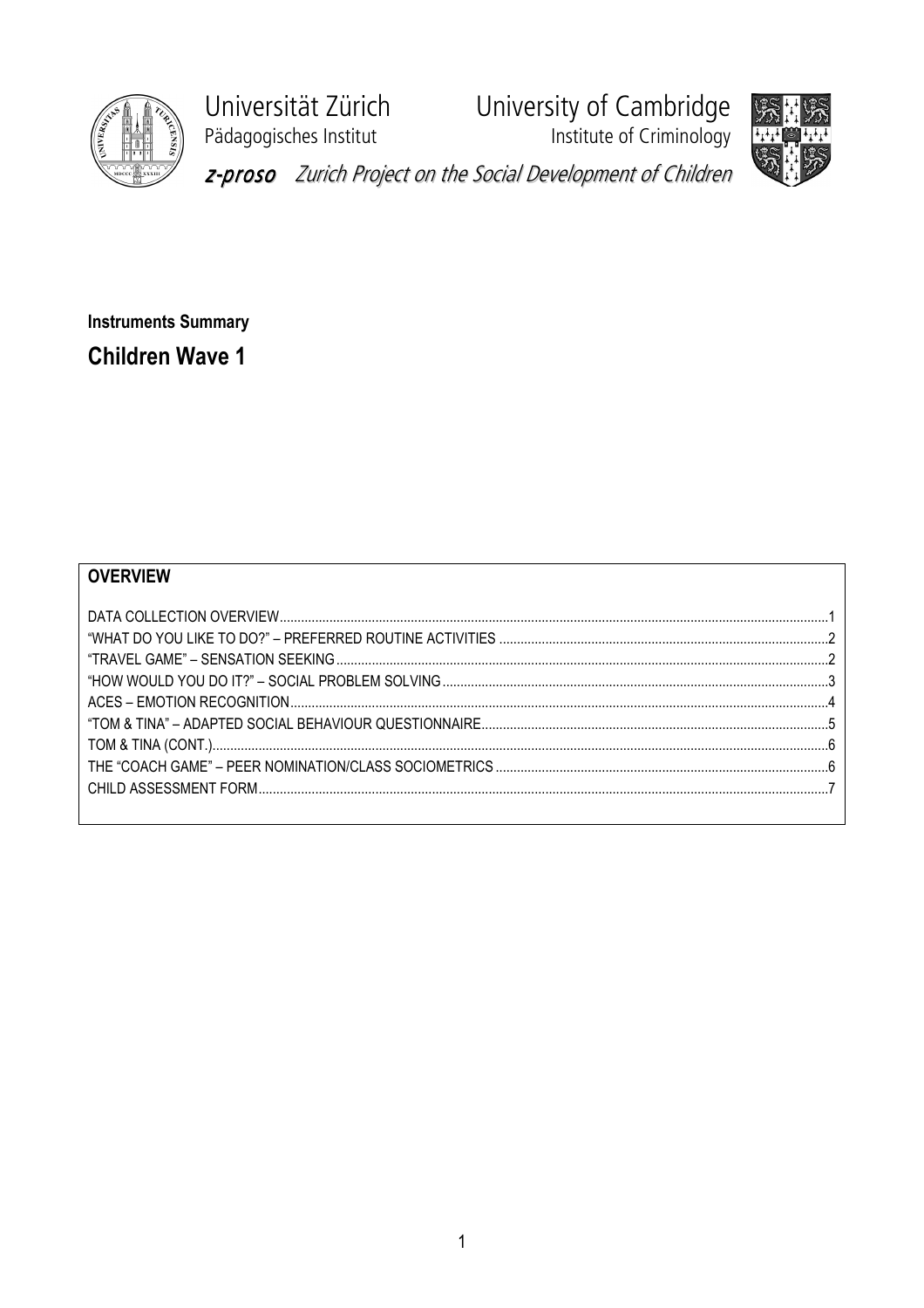| <b>Data Collection Overview</b>                 |                                                                                                                                                                                                                                                      |
|-------------------------------------------------|------------------------------------------------------------------------------------------------------------------------------------------------------------------------------------------------------------------------------------------------------|
| <b>Interview Language</b>                       | German / Swiss-German<br>In a few cases (<20) newly immigrated children were interviewed by a simultaneously translating<br>interpreter.                                                                                                             |
| <b>Interviewee</b>                              | Target child: median age 89 months (7.4 years)                                                                                                                                                                                                       |
| <b>Interview Setting</b>                        | Computer aided personal face-to-face interviews.<br>No other persons than the interviewer and the target child were present during the interviews.<br>Interviews were conducted at the child's school in a separate room during regular class hours. |
| <b>Fieldwork</b>                                | 28.02.2005 - 25.05.2005                                                                                                                                                                                                                              |
| <b>Number of Completed</b><br><b>Interviews</b> | 1361                                                                                                                                                                                                                                                 |
| <b>Interview Duration</b><br>(Median)           | 38:36 minutes                                                                                                                                                                                                                                        |
|                                                 |                                                                                                                                                                                                                                                      |

Note Instruments are listed in the same order as in the questionnaire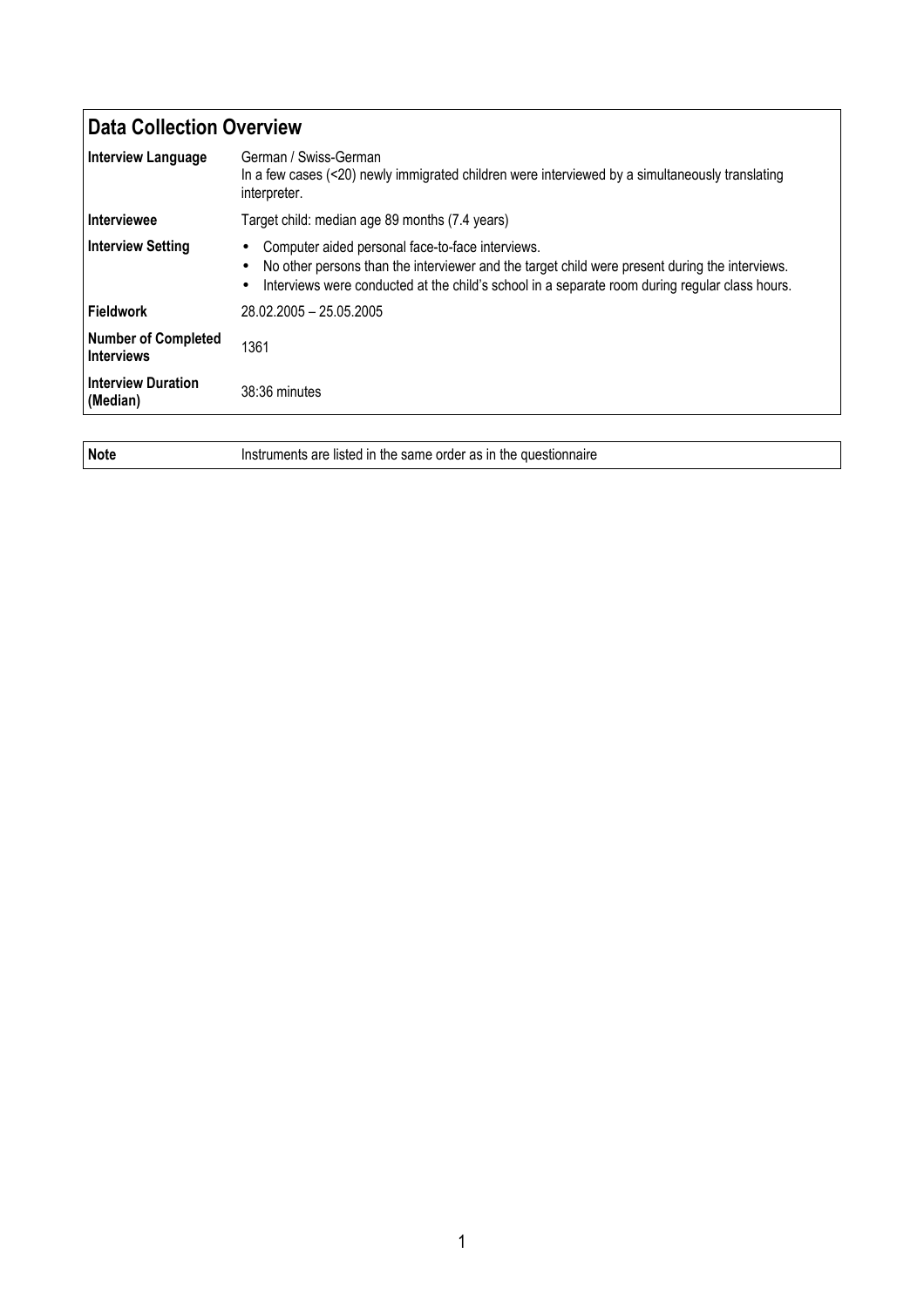## "What do you like to do?" – Preferred Routine Activities

| Source/Developer                 | Françoise Alsaker (University of Bern)                                                                                                                  |
|----------------------------------|---------------------------------------------------------------------------------------------------------------------------------------------------------|
| <b>Description</b>               | A brief assessment of the target child's preferred routine activities at home, at school and when outside.<br>Used as an introduction to the interview. |
| <b>Item Example</b>              | "What do you like to do when you're at home?"                                                                                                           |
| <b>Response Categories</b>       | Open                                                                                                                                                    |
| Number of Items                  | 6                                                                                                                                                       |
| Administration<br><b>History</b> | Wave 1                                                                                                                                                  |

| "Travel Game" - Sensation Seeking                 |                                                                                                                                                                                                                                                                                                                                                                                                                                                                              |
|---------------------------------------------------|------------------------------------------------------------------------------------------------------------------------------------------------------------------------------------------------------------------------------------------------------------------------------------------------------------------------------------------------------------------------------------------------------------------------------------------------------------------------------|
| Source/Developer                                  | Françoise Alsaker (University of Bern)                                                                                                                                                                                                                                                                                                                                                                                                                                       |
| <b>Adaptations</b>                                | Game board redesigned by z-proso project team. Three poorly working original items replaced by new<br>items aimed at measuring delay of gratification rather than sensation seeking.                                                                                                                                                                                                                                                                                         |
| <b>Description</b>                                | The "Travel Game" is basically a cardboard game in which the child is told to go on a long trip. When<br>moving a token along a line the child meets a series of situations where he/she is asked to choose<br>between two alternatives. Each alternative represents a sensational vs. a less sensational situation, or, in<br>the case of the three "stops" added by the z-proso project team, a more valuable deferred vs. a less<br>valuable instantaneous gratification. |
| <b>Measured Concepts/</b><br><b>Subdimensions</b> | Sensation seeking<br>Delay of gratification                                                                                                                                                                                                                                                                                                                                                                                                                                  |
| <b>Number of Items</b>                            | 13                                                                                                                                                                                                                                                                                                                                                                                                                                                                           |
| <b>Response Categories</b>                        | Choice of one of two alternatives.                                                                                                                                                                                                                                                                                                                                                                                                                                           |
| <b>Item Example</b>                               | "OK, let's start now. First you have to decide whether you want to travel with a fast motorbike or with a<br>funny steam locomotive" (Item 1 on game board, see below).                                                                                                                                                                                                                                                                                                      |
| Administration<br><b>History</b>                  | Wave 1                                                                                                                                                                                                                                                                                                                                                                                                                                                                       |
| <b>Instrument Image</b>                           |                                                                                                                                                                                                                                                                                                                                                                                                                                                                              |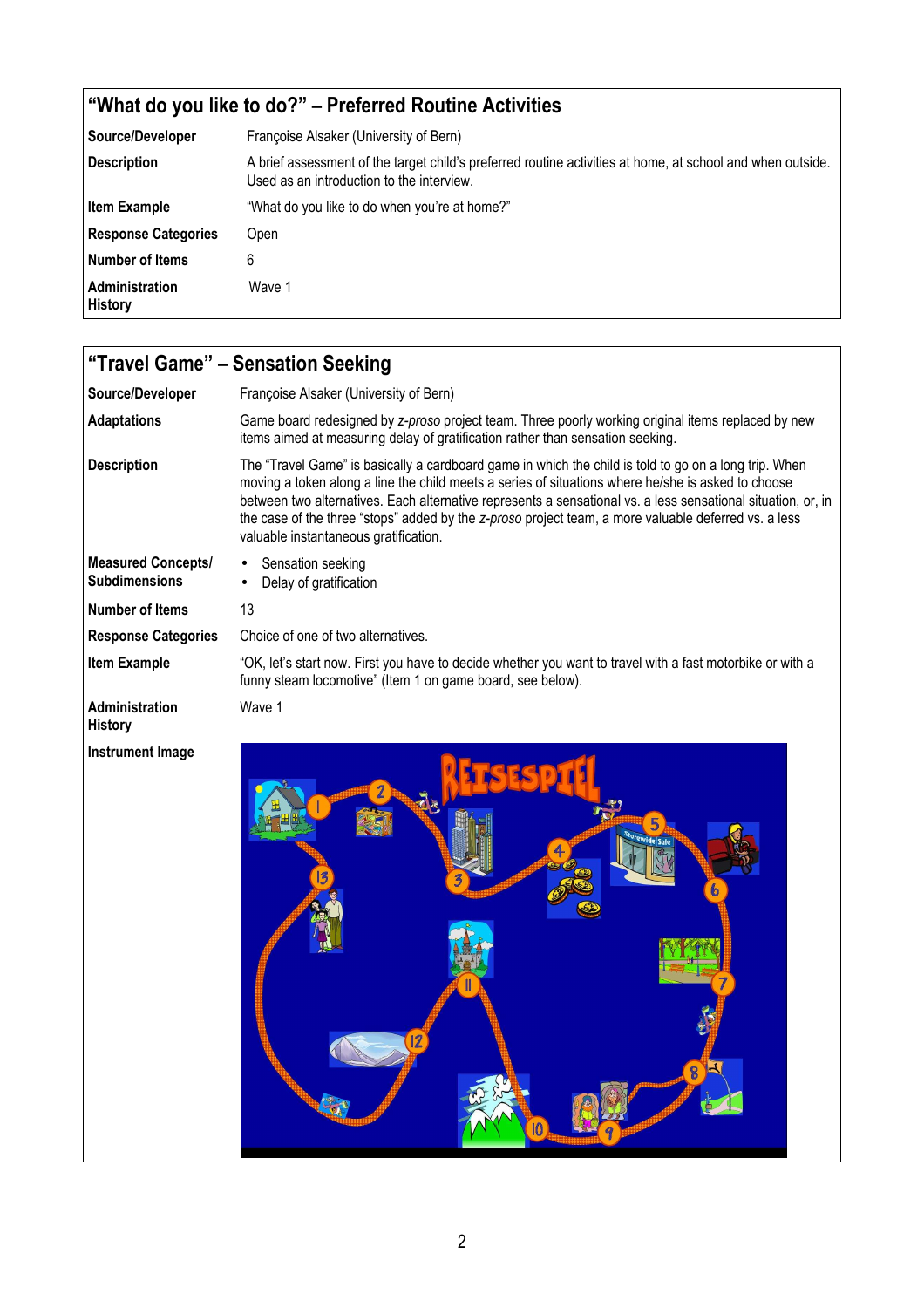| "How would you do it?" - Social Problem Solving   |                                                                                                                                                                                                                                                                                                                                                                                                                                                                                                                                                                                                                                                                                                              |
|---------------------------------------------------|--------------------------------------------------------------------------------------------------------------------------------------------------------------------------------------------------------------------------------------------------------------------------------------------------------------------------------------------------------------------------------------------------------------------------------------------------------------------------------------------------------------------------------------------------------------------------------------------------------------------------------------------------------------------------------------------------------------|
| Source/Developer                                  | Dodge, K.A. & Coie, D. (1987). "Social-information-processing factors in reactive and proactive<br>aggression in children's peer groups", Journal of Personality and Social Psychology, 53, 1146-1158.<br>Crick, N. R. & Dodge, K.A. (1996). "Social information-processing mechanisms on reactive and<br>$\bullet$<br>proactive aggression", Child Development, 67, 993-1002.                                                                                                                                                                                                                                                                                                                               |
| <b>Adaptations</b>                                | The number of situations was limited to six.<br>$\bullet$<br>As done in Alsaker's study (University of Bern), children are first asked on their likely emotional<br>$\bullet$<br>arousal in the presented situation.<br>Some situational vignettes were adapted from Lösel (University of Erlangen-Nürnberg).<br>$\bullet$<br>The interviewing technique was adapted from Lösel's protocol. In particular, children were free to give<br>$\bullet$<br>as many answers as they wanted, i.e. they were not forced to give a specific number of answers.<br>Accordingly, the number of given answers can be used as a predictor variable.<br>Situation vignettes were completely redrawn for the z-proso study. |
| <b>Description</b>                                | "How would you do it?" consists of six potentially conflictive situation vignettes, each supported by a<br>drawing which is adapted for boys and girls. For each story, the child is asked to tell the interviewer how<br>he/she would feel in such a situation and how he/she would try to solve this conflict. The interviewer elicits<br>up to four different solutions. The responses are recorded as full text and simultaneously pre-coded by<br>the interviewer.                                                                                                                                                                                                                                      |
| <b>Measured Concepts/</b><br><b>Subdimensions</b> | Likely emotional arousal in potentially conflictive situations<br>Number and type of accessible behavioural responses in potentially conflictive situations                                                                                                                                                                                                                                                                                                                                                                                                                                                                                                                                                  |
| <b>Number of Items</b>                            | 6 situational vignettes, each including:<br>1 question on emotional arousal and<br>up to 4 repeated questions on accessible behavioural responses<br>$\bullet$                                                                                                                                                                                                                                                                                                                                                                                                                                                                                                                                               |
| <b>Response Categories</b>                        | Feelings: Choice of one feeling among "happy", "sad", "angry", "fear", and "no feeling".<br>Conflict solutions: Open record and instant coding by the interviewer into one of the following six<br>$\bullet$<br>categories: "aggressive", "socially competent", "punishment by an authority/adult", "intervention of an<br>authority/adult", "passive/inappropriate", and "irrelevant/other".                                                                                                                                                                                                                                                                                                                |
| <b>Item Example</b>                               | Pretend that this is you and that this is another child. The other child has been on the swing for a long,<br>long time and doesn't seem to want to share the swing with you. You would really like to play on the<br>swing.<br>How would you feel if this would happen to you? Would you rather feel happy, scared, angry, or sad?<br>What could you say or do so that you could play on the swing?                                                                                                                                                                                                                                                                                                         |
| Administration<br><b>History</b>                  | Wave 1, Wave 3                                                                                                                                                                                                                                                                                                                                                                                                                                                                                                                                                                                                                                                                                               |
| <b>Instrument Image</b>                           |                                                                                                                                                                                                                                                                                                                                                                                                                                                                                                                                                                                                                                                                                                              |
|                                                   |                                                                                                                                                                                                                                                                                                                                                                                                                                                                                                                                                                                                                                                                                                              |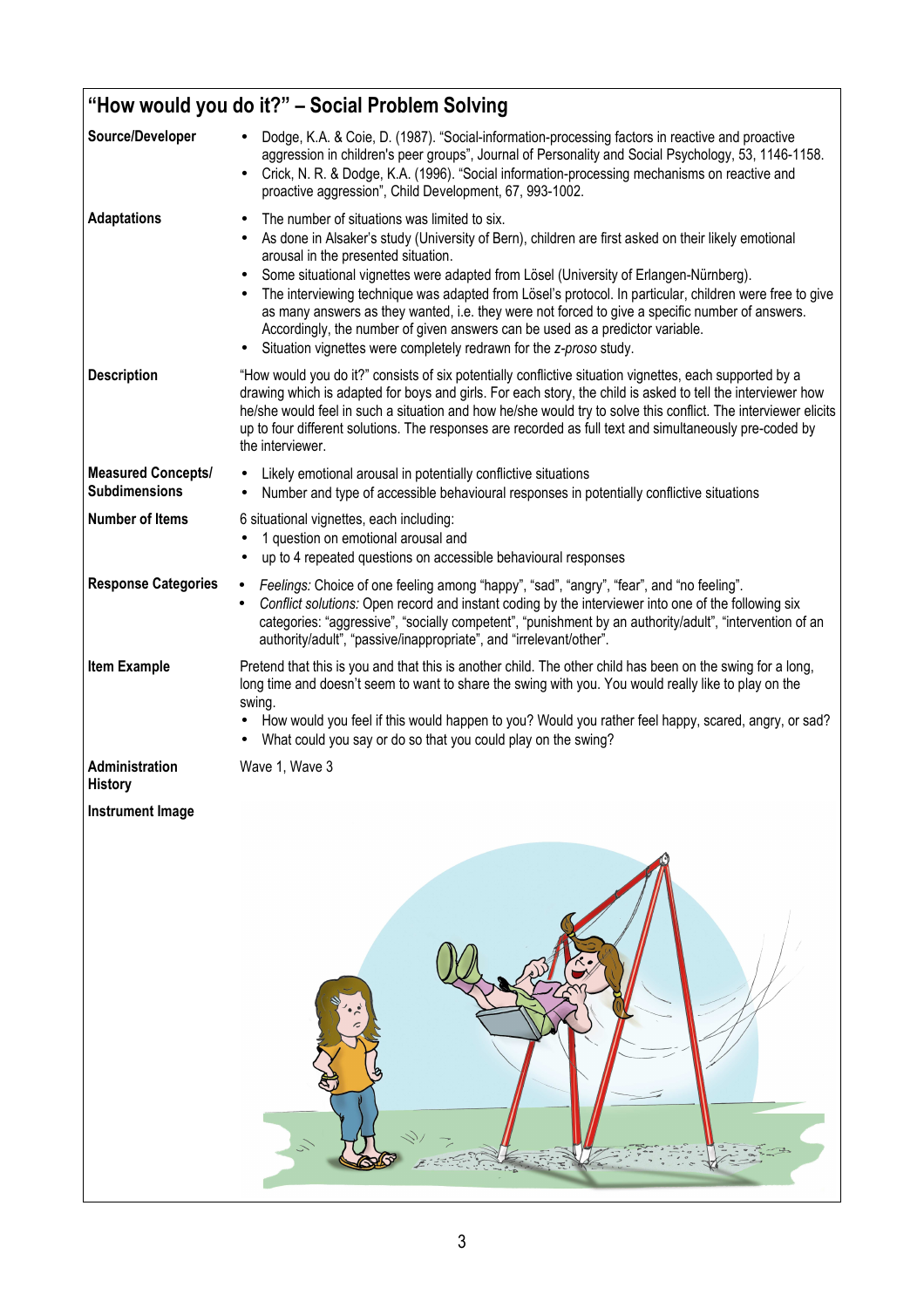| <b>ACES - Emotion Recognition</b>                 |                                                                                                                                                                                                                                                                                                                                                                                                                                                                                                                                                                                                                                                                                            |
|---------------------------------------------------|--------------------------------------------------------------------------------------------------------------------------------------------------------------------------------------------------------------------------------------------------------------------------------------------------------------------------------------------------------------------------------------------------------------------------------------------------------------------------------------------------------------------------------------------------------------------------------------------------------------------------------------------------------------------------------------------|
| Source/Developer                                  | David Schultz (University of Maryland)<br>Schultz, D., C. Izard & G. Bear (2004). "Children's emotion processing: Relations to emotionality and<br>$\bullet$<br>aggression", Development and Psychopathology, 16, 371-387.                                                                                                                                                                                                                                                                                                                                                                                                                                                                 |
| <b>Adaptations</b>                                | Given the very different ethno-cultural context in Switzerland as compared to the U.S., the picture<br>$\bullet$<br>series used for the facial recognition test was completely newly developed, i.e. new pictures of<br>children living in Switzerland were taken and 29 pictures were selected on the basis of calibration<br>procedure carried out among primary and secondary school pupils as well as education science<br>students.<br>While the original instrument consists of three elements, namely emotion recognition in faces, in<br>social situations, and in social behaviours, the present version is limited to emotion recognition in<br>faces, and in social situations. |
| <b>Description</b>                                | Assessing Children's Emotional Skills (ACES) is designed to assess emotion recognition abilities<br>amongst children. The instrument consists of two parts. The first part is a series of facial photographs of<br>children. For each photograph the interview child is asked to guess what feeling the face shown<br>expresses.<br>The second part follows the same logic but the child is now read verbal stimuli instead of showed<br>photographs. For each statement the child is asked to guess how the child might feel in this situation.                                                                                                                                           |
| <b>Measured Concepts/</b><br><b>Subdimensions</b> | General emotion recognition skills<br>Anger bias in emotion recognition                                                                                                                                                                                                                                                                                                                                                                                                                                                                                                                                                                                                                    |
| <b>Number of Items</b>                            | 29 facial photographs<br>15 situation vignettes                                                                                                                                                                                                                                                                                                                                                                                                                                                                                                                                                                                                                                            |
| <b>Response Categories</b>                        | "happy", "sad", "angry", "fear", "no feeling", or "no answer"                                                                                                                                                                                                                                                                                                                                                                                                                                                                                                                                                                                                                              |
| <b>Item Example</b>                               | "Juan walks down the hall. A big kid walks right at Juan and tells him to get out of the way. How do you<br>think Juan feels now?"                                                                                                                                                                                                                                                                                                                                                                                                                                                                                                                                                         |
| Administration<br><b>History</b>                  | Wave 1, adapted for Wave 3                                                                                                                                                                                                                                                                                                                                                                                                                                                                                                                                                                                                                                                                 |
| <b>Instrument Image</b>                           | NIPO Interview System: KID 01                                                                                                                                                                                                                                                                                                                                                                                                                                                                                                                                                                                                                                                              |
|                                                   | View Help<br>Actions<br>0K<br>Clear<br>Back<br>hat<br>kein<br>keine<br>fröhlich<br>trauriq<br>wütend<br>Gefühl<br>Angst<br>Antwort                                                                                                                                                                                                                                                                                                                                                                                                                                                                                                                                                         |
|                                                   | o i<br>п<br>п                                                                                                                                                                                                                                                                                                                                                                                                                                                                                                                                                                                                                                                                              |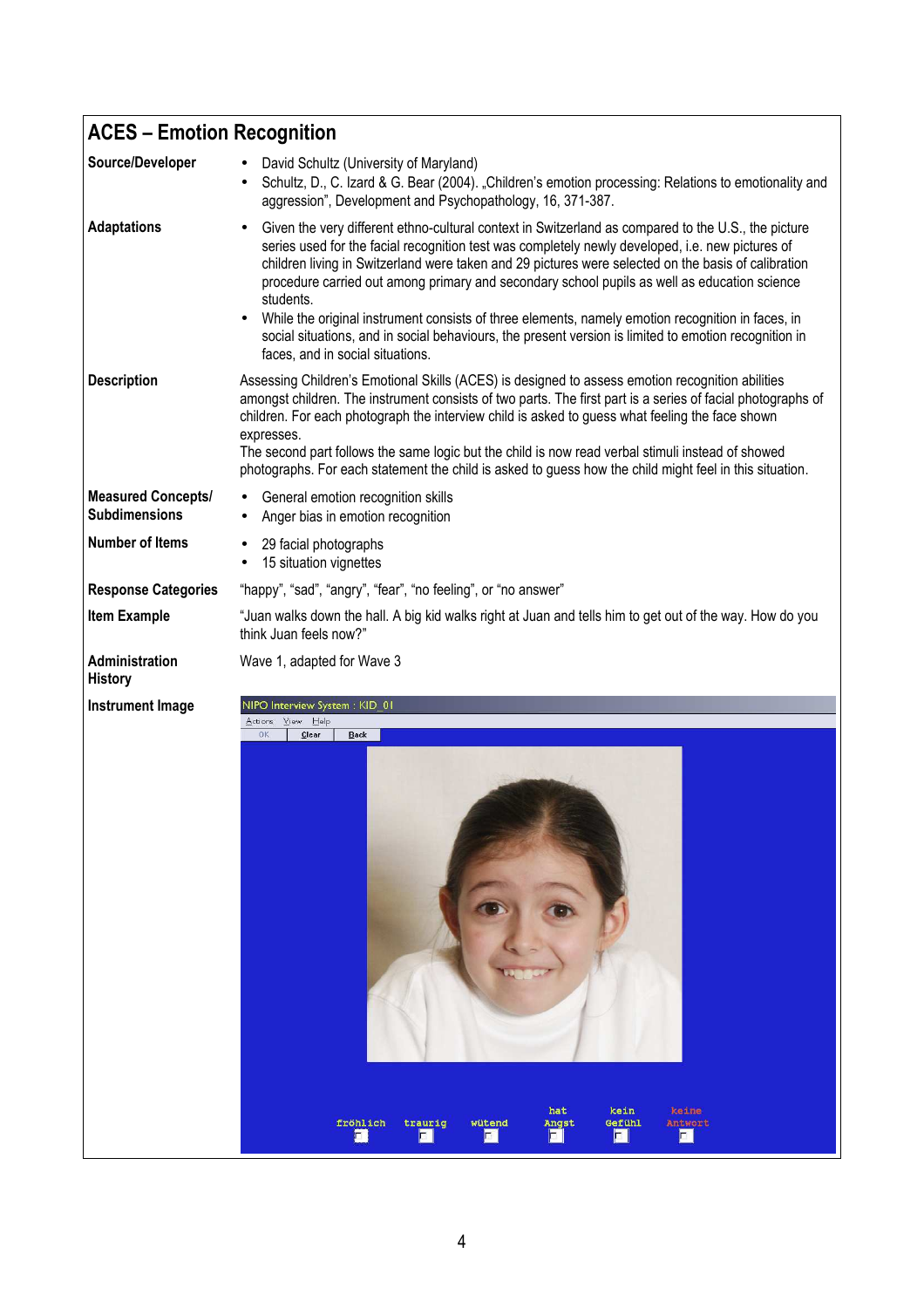| "Tom & Tina" – Adapted Social Behaviour Questionnaire |                                                                                                                                                                                                                                                                                                                                                                                                                                                                                                                                                                                                                                                                                                                                                                                                                                                                                                                                                                                                                                                                                                                                                                                                                                                                                                                                                            |
|-------------------------------------------------------|------------------------------------------------------------------------------------------------------------------------------------------------------------------------------------------------------------------------------------------------------------------------------------------------------------------------------------------------------------------------------------------------------------------------------------------------------------------------------------------------------------------------------------------------------------------------------------------------------------------------------------------------------------------------------------------------------------------------------------------------------------------------------------------------------------------------------------------------------------------------------------------------------------------------------------------------------------------------------------------------------------------------------------------------------------------------------------------------------------------------------------------------------------------------------------------------------------------------------------------------------------------------------------------------------------------------------------------------------------|
| Source/Developer                                      | Social Behaviour Questionnaire (item wordings):<br>Richard E. Tremblay (Université de Montréal)<br>Tremblay, R. E., Loeber, R., Gagnon, C., Charlebois, P., Larivee, S. & LeBlanc, M. (1991). Disruptive<br>boys with stable and unstable high fighting behavior patterns during junior elementary school. Journal<br>of Abnormal Child Psychology, 19, 285-300.<br>Child-friendly multimedia adaptation:<br>z-proso Project Team                                                                                                                                                                                                                                                                                                                                                                                                                                                                                                                                                                                                                                                                                                                                                                                                                                                                                                                          |
| Description/<br>adaptations                           | "Tom and Tina" is a new instrument designed to measure self-reported problem behaviour amongst<br>primary-school children. It is an adapted computer-based multimedia version of Tremblay's Social<br>Behaviour Questionnaire that fits the needs of an anonymous assessment of pro- and anti-social<br>behaviours among primary school children. Basically, the instrument consists of a series of drawings that<br>display specific behaviours of a child called "Tom" or "Tina" depending on the child's gender. For each<br>drawing the child is asked by a voice recorded on the computer whether he/she happens to do what is<br>shown on the drawing. It is then asked the specific question pertaining to the drawing. There are "Yes"<br>and "No" buttons at the bottom of each screen and the child is instructed how to use them.<br>"Tom & Tina" comprehensively assesses the target child's social behaviour and focuses also on<br>prosociality, not only on problem behaviour. As compared to the original scale the more recent version<br>used in the z-proso study further allows assessing subtypes of aggression, such as indirect, reactive, and<br>instrumental aggression. The Social Behaviour Questionnaire is also repeatedly administered to teachers<br>(paper-and-pencil) and to the target child's primary caregiver (CAPI). |
| <b>Measured Concepts/</b><br><b>Subdimensions</b>     | Prosocial Behaviour<br>1. Prosocial Behaviour (Helping, Empathy)<br>Internalising Problem Behaviour<br>2. Anxiety<br>3. Depression<br>Attention-Deficit and Hyperactivity Disorder (ADHD)<br>4. Attention Deficit<br>5. Hyperactivity<br>Non-Aggressive Externalising Problem Behaviour<br>6. Non-Aggressive Conduct Disorder (Stealing, Lying, Vandalising)<br>Opposition/Defiance<br>7.<br>Aggression<br>8. Physical Aggression<br>9. Indirect Aggression<br>10. Instrumental Aggressions/Dominance<br>11. Reactive Aggression<br>Psychopathy<br>12. Cruelty to Animals (as a psychopathy proxy)                                                                                                                                                                                                                                                                                                                                                                                                                                                                                                                                                                                                                                                                                                                                                         |
| <b>Number of Items</b>                                | 54                                                                                                                                                                                                                                                                                                                                                                                                                                                                                                                                                                                                                                                                                                                                                                                                                                                                                                                                                                                                                                                                                                                                                                                                                                                                                                                                                         |
| <b>Response Categories</b>                            | Yes/No                                                                                                                                                                                                                                                                                                                                                                                                                                                                                                                                                                                                                                                                                                                                                                                                                                                                                                                                                                                                                                                                                                                                                                                                                                                                                                                                                     |
| <b>Item Example</b>                                   | "Do you have to cry sometimes, just so like Tom/Tina?" (Anxiety)<br>"Have you ever stolen something in a store?." (Non-Aggressive CD)<br>"When you're mad at someone, do you sometimes say bad things behind the others' back?"<br>(Indirect Aggression)<br>"Do you easily recognise whether somebody is happy or sad?" (Prosociality)                                                                                                                                                                                                                                                                                                                                                                                                                                                                                                                                                                                                                                                                                                                                                                                                                                                                                                                                                                                                                     |
| Administration<br><b>History</b>                      | Wave 1, Wave 2 (except scales "Internalising Problem Behaviour" and "ADHD"), Wave 3                                                                                                                                                                                                                                                                                                                                                                                                                                                                                                                                                                                                                                                                                                                                                                                                                                                                                                                                                                                                                                                                                                                                                                                                                                                                        |
|                                                       | cont.                                                                                                                                                                                                                                                                                                                                                                                                                                                                                                                                                                                                                                                                                                                                                                                                                                                                                                                                                                                                                                                                                                                                                                                                                                                                                                                                                      |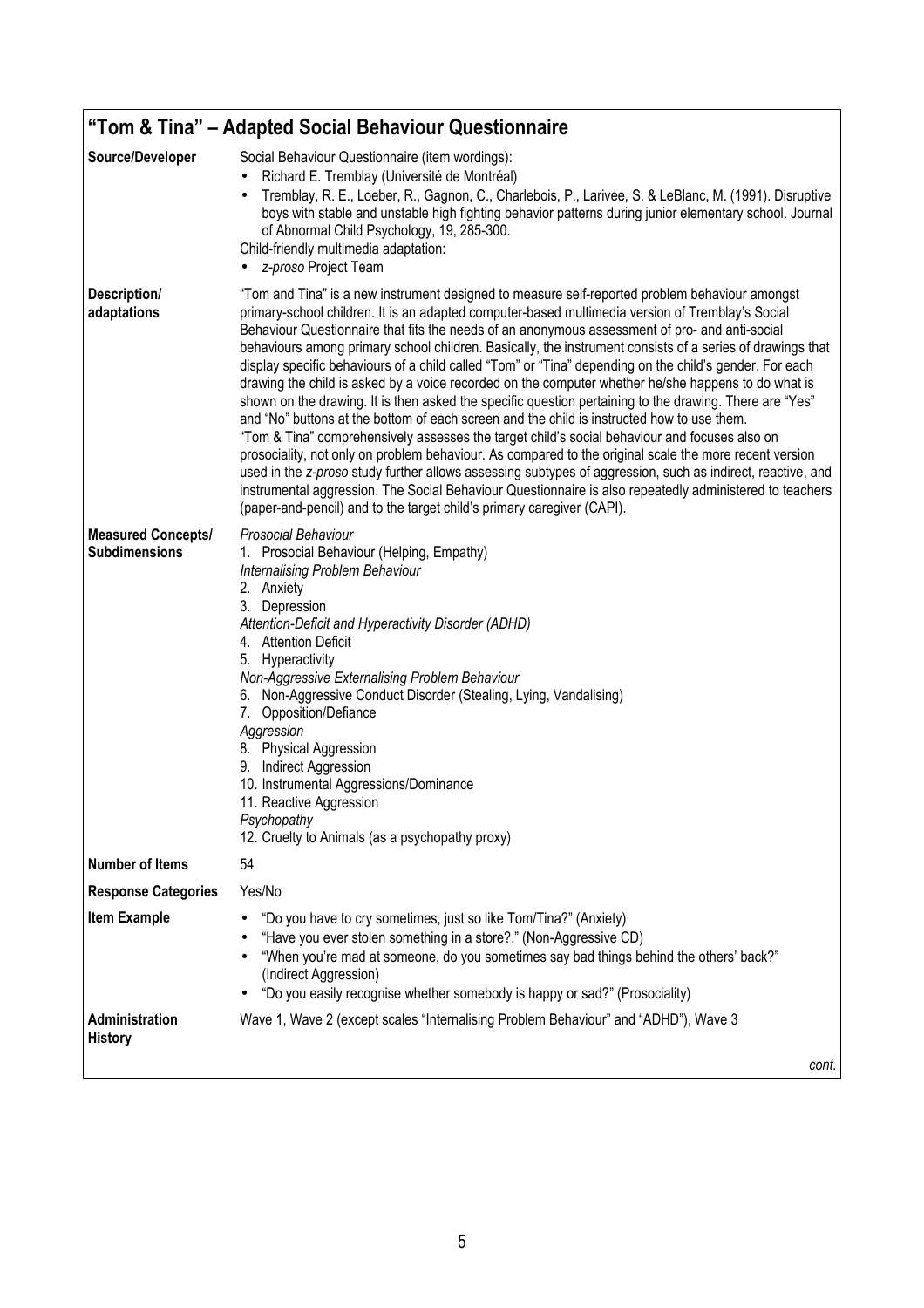

## The "Coach Game" – Peer Nomination/Class Sociometrics

Source/Developer Françoise Alsaker (University of Bern)

Adaptations The game board was redesigned for the z-proso study.

Wave 1 (positive nominations only), Wave 2

Description The "Coach Game" is used as a basic sociometric instrument aimed at measuring a child's degree of popularity in the class. Each child is asked to nominate up to six classmates to join him/her on a nice trip with a traditional black and yellow public-transport coach (positive nominations). Each child is represented by a drawn comic-like face that can be placed in one of the coach's windows. In order to also allow computing explicit rejection scores, from wave 2 on, children were further asked whether there are children in the class they would never ever take with on such a trip.

- Measured Concepts/ Subdimensions
- Peer Popularity Peer Rejection
- Class Sociometrics

Number of Items Up to 6 positive and 6 negative nominations

**Administration** History

Instrument Image